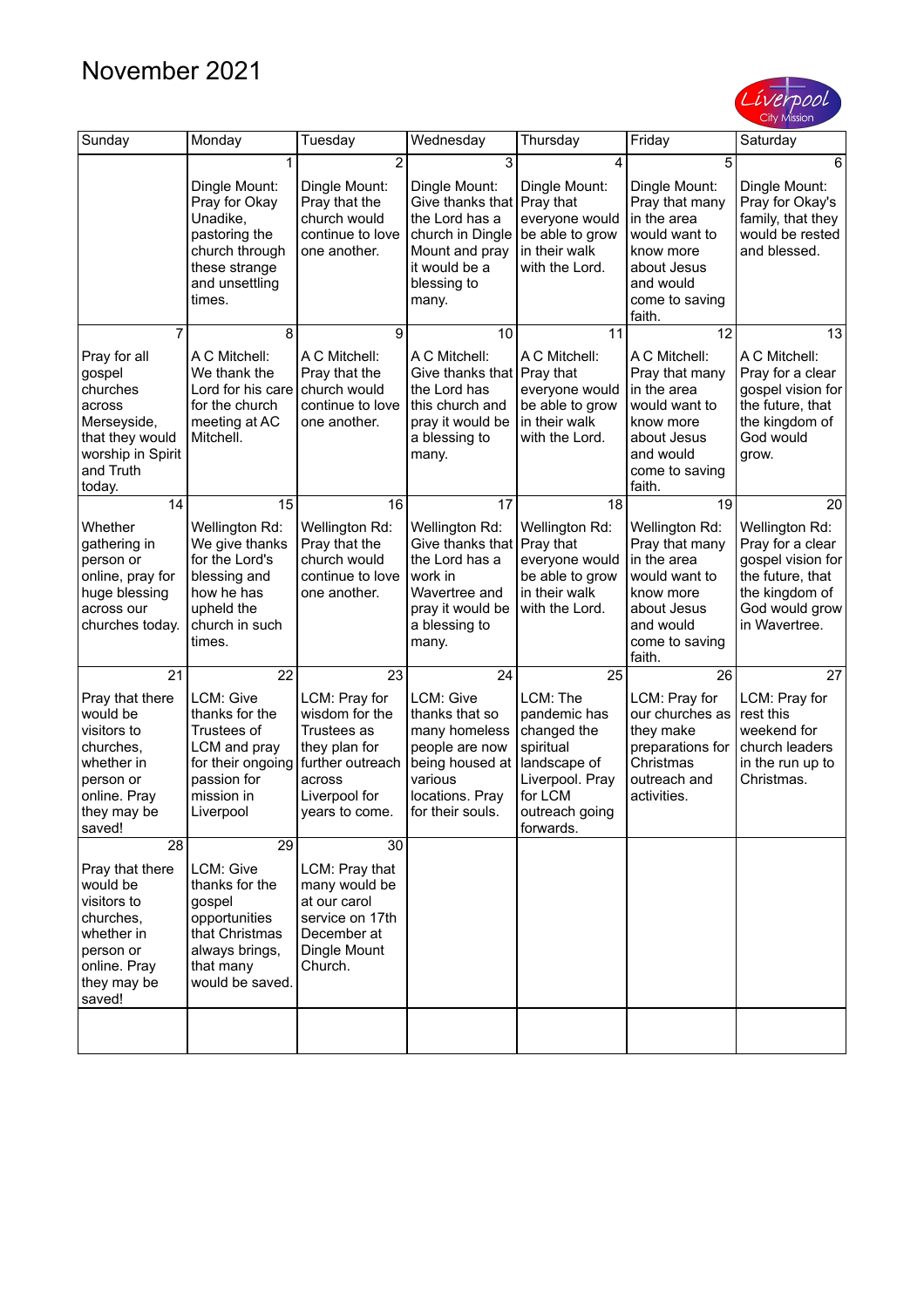

| Sunday                                                                                                                                                   | Monday                                                                                                                               | Tuesday                                                                                                                                 | Wednesday                                                                                                                     | Thursday                                                                                                                                                                                                                            | Friday                                                                                                                                                            | Saturday                                                                                                                                                                       |
|----------------------------------------------------------------------------------------------------------------------------------------------------------|--------------------------------------------------------------------------------------------------------------------------------------|-----------------------------------------------------------------------------------------------------------------------------------------|-------------------------------------------------------------------------------------------------------------------------------|-------------------------------------------------------------------------------------------------------------------------------------------------------------------------------------------------------------------------------------|-------------------------------------------------------------------------------------------------------------------------------------------------------------------|--------------------------------------------------------------------------------------------------------------------------------------------------------------------------------|
| 5<br>Dingle: Thank<br>God for the<br>safety of all our                                                                                                   | 6<br>Wellington Rd:<br>Prayer meeting<br>each Monday at                                                                              | $\overline{7}$<br>Dingle: Pray for<br>our church<br>leader Andrew                                                                       | 1<br>Wellington Rd:<br>1:00pm knit &<br>natter<br>$\overline{8}$<br>Wellington Rd:<br><b>Bible study</b><br>each              | $\overline{2}$<br>LCM: Praise the<br>Lord for the<br>guidance and<br>support the<br>Trustees have<br>been able to<br>give our<br>churches<br>through the<br>pandemic.<br>9<br>Wellington Rd:<br>Pray for regular<br>members of knit | 3<br>Dingle: Pray our<br>Friday kids club.<br>Pray for helpers<br>and strength for<br>the leaders<br>10<br>Dingle: Pray for<br>our church kids<br>Christmas party | 4<br>A C Mitchell:<br>Give thanks for<br>the warm start<br>to having New<br>Road folk join at<br><b>AC Mitchell</b><br>11<br>A C Mitchell:<br>Pray for a<br>restart to our in- |
| church<br>members during<br>lockdown                                                                                                                     | 6:30 by zoom                                                                                                                         | Gale as he<br>attends a<br>Christians<br><b>Against Poverty</b><br>course.                                                              | Wednesday at<br>7:30 by zoom                                                                                                  | and natter /<br>luncheon club<br>Christmas<br>dinner.                                                                                                                                                                               |                                                                                                                                                                   | person prayer<br>meetings                                                                                                                                                      |
| $\overline{12}$<br>LCM: In these<br>days of<br>confusion and<br>pain, may many<br>turn to the Lord<br>today through<br>services online<br>and in person. | 13<br>Wellington Rd:<br>Give thanks that<br>the Lord has a<br>work in<br>Wavertree and<br>pray it would be<br>a blessing to<br>many. | 14<br>A C Mitchell:<br>Pray for<br>workers and<br>wisdom to<br>restart out youth   more about<br>work as soon as<br>possible            | 15<br>Dingle: Pray<br>that many in the<br>area would<br>want to know<br>Jesus and<br>would come to<br>saving faith.           | 16<br>LCM: Pray for<br>the many who<br>will attend carol<br>services this<br>weekend, that<br>they would<br>continue to<br>going to church<br>into 2022.                                                                            | 17<br>LCM: Pray for<br>the LCM<br>Christmas Carol<br>Service due to<br>take place<br>today 7.30pm at<br>Dingle Mount<br>Church                                    | 18<br>LCM: Pray for<br>all our Carol<br>Services<br>happening<br>tomorrow.                                                                                                     |
| $\overline{19}$                                                                                                                                          | $\overline{20}$                                                                                                                      | 21                                                                                                                                      | $\overline{22}$                                                                                                               | 23                                                                                                                                                                                                                                  | 24                                                                                                                                                                | 25                                                                                                                                                                             |
| LCM: Carol<br>Services at all<br>our churches<br>today                                                                                                   | LCM: Christmas<br>can raise<br>tensions and<br>stresses within<br>families. Pray<br>the Prince of<br>Peace would be<br>known widely. | LCM: For many,<br>this will be their<br>first Christmas<br>without loved<br>ones. Pray for<br>the Lord's<br>comfort and<br>consolation. | Dingle: Give<br>thanks that the<br>Lord has this<br>church and pray<br>it would be a<br>blessing to<br>many.                  | LCM: Pray for<br>all emergency<br>service<br>personnel<br>keeping<br>Liverpool safe<br>over Christmas.                                                                                                                              | LCM: Pray for<br>all who will<br>experience<br>loneliness this<br>Christmas, that<br>they would find<br>peace with God.                                           | LCM: Joy to the<br>World! Pray for<br>Christmas<br>morning<br>services across<br>Liverpool today.                                                                              |
| 26                                                                                                                                                       | 27                                                                                                                                   | 28                                                                                                                                      | 29                                                                                                                            | 30                                                                                                                                                                                                                                  | 31                                                                                                                                                                |                                                                                                                                                                                |
| LCM: Pray for<br>all Boxing Day<br>services today,<br>that many will<br>attend.                                                                          | LCM: Pray for<br>peace and rest<br>for all LCM<br>trustees,<br>employees, and<br>volunteers                                          | LCM: Give<br>thanks for the<br>Lord's care and<br>protection<br>through difficult<br>times.                                             | LCM: Pray for<br>the work of the<br>Mission for the<br>year ahead, that godly<br>many would<br>come to Christ<br>in Liverpool | LCM: Give<br>thanks for Rob<br>Watson and his<br>stewardship in a<br>difficult year.                                                                                                                                                | Dingle: Pray for<br>our church<br>watch night<br>service.                                                                                                         |                                                                                                                                                                                |
|                                                                                                                                                          |                                                                                                                                      |                                                                                                                                         |                                                                                                                               |                                                                                                                                                                                                                                     |                                                                                                                                                                   |                                                                                                                                                                                |